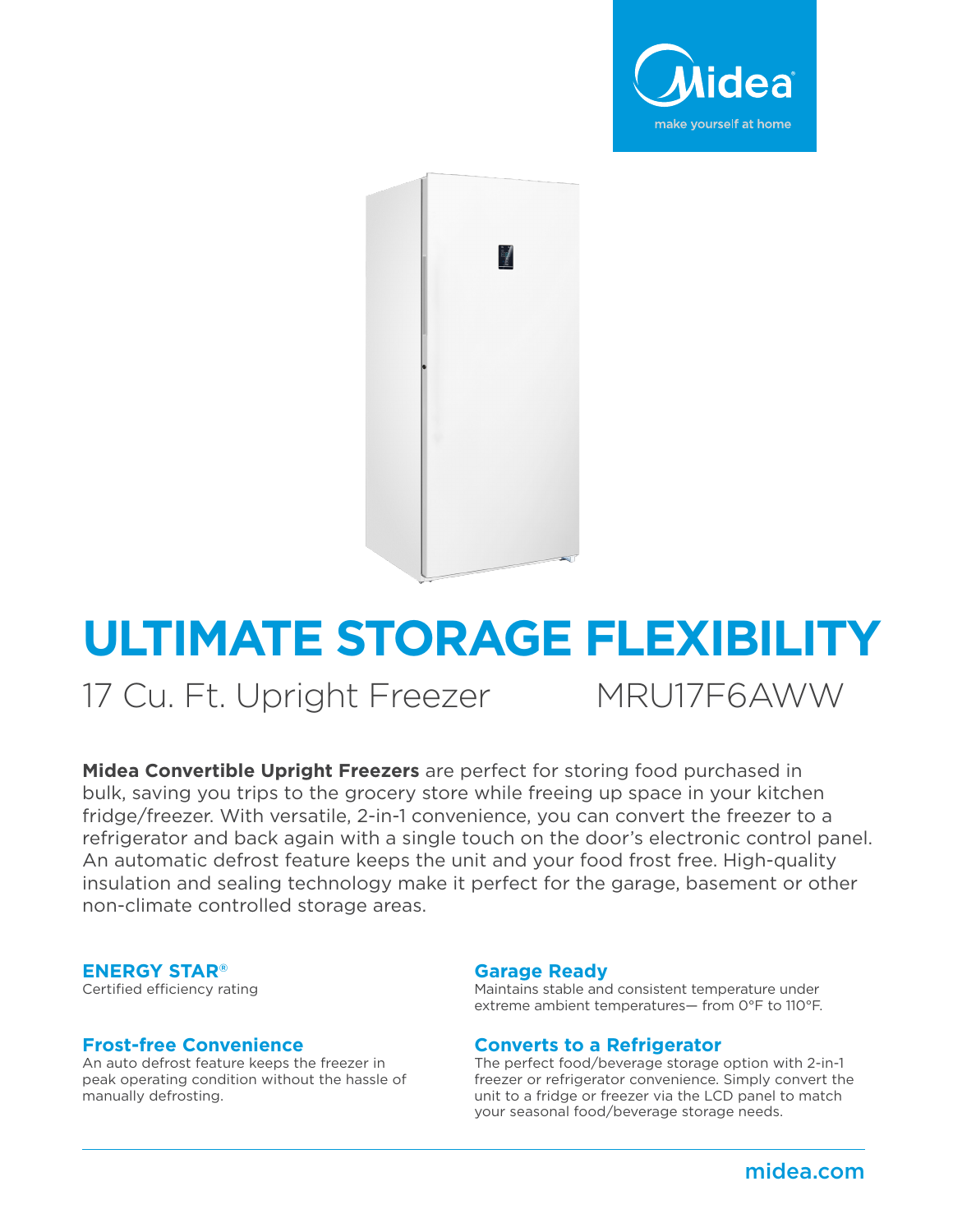

## 17 Cu. Ft. Upright Freezer Model MRU17F6AWW

### **SPECIFICATIONS**

| <b>Models</b>                                          |     | MRU17F6AWW                                  |
|--------------------------------------------------------|-----|---------------------------------------------|
| Colour                                                 |     | White                                       |
| <b>PERFORMANCE</b>                                     |     |                                             |
| <b>ENERGY STAR®</b>                                    |     | Yes                                         |
| Certification                                          |     | UL                                          |
| <b>FEATURES</b>                                        |     |                                             |
| Capacity (cu. ft.)                                     |     | 17                                          |
| Freezer and Refrigerator Convertible                   |     | Yes                                         |
| Cooling Type<br>(Direct-cooling/Air-cooled Frost-free) |     | Frost-free                                  |
| Defrost Type                                           |     | E-control                                   |
| Power On Indicator Light                               |     | $\overline{a}$                              |
| Interior Lighting                                      |     | <b>LED</b>                                  |
| Drain Included                                         |     | Yes                                         |
| Electronic Temperature Control                         |     | Yes                                         |
| Ice Maker                                              |     | $\overline{a}$                              |
| Temperature Alarm                                      |     | Yes                                         |
| Security Lock                                          |     | Yes                                         |
| Child Safety Locks                                     |     | $\overline{\phantom{a}}$                    |
| <b>ELECTRICAL</b>                                      |     |                                             |
| Voltage (V)                                            |     | 115                                         |
| Amperage (A)                                           |     | 1.8                                         |
| PHYSICAL ATTRIBUTES                                    |     |                                             |
| Appliance Cabinet Colour                               |     | White                                       |
| Door Handles Colour                                    |     | White                                       |
| Door Style                                             |     | Flat                                        |
| Door Shelves                                           |     | 4, Plastic (Bottom Shelf is Shallower)      |
| <b>Freezer Shelves</b>                                 |     | 4, Metal                                    |
| Removable Bin/Basket(s)                                |     | 2, Plastic                                  |
| Handle Type                                            |     | Pocket                                      |
| Reversible Door                                        |     | $\overline{\phantom{m}}$                    |
| Dimensions (W*D*H)                                     | in  | 32.8 x 28.9 x 64.9                          |
|                                                        | cm  | 83.3 x 73.4 x 164.8                         |
| Net Weight                                             | lbs | 188.3                                       |
|                                                        | kg  | 85.4                                        |
| Warranty                                               |     | 1 Year Parts and Labor, 10 Years Compressor |